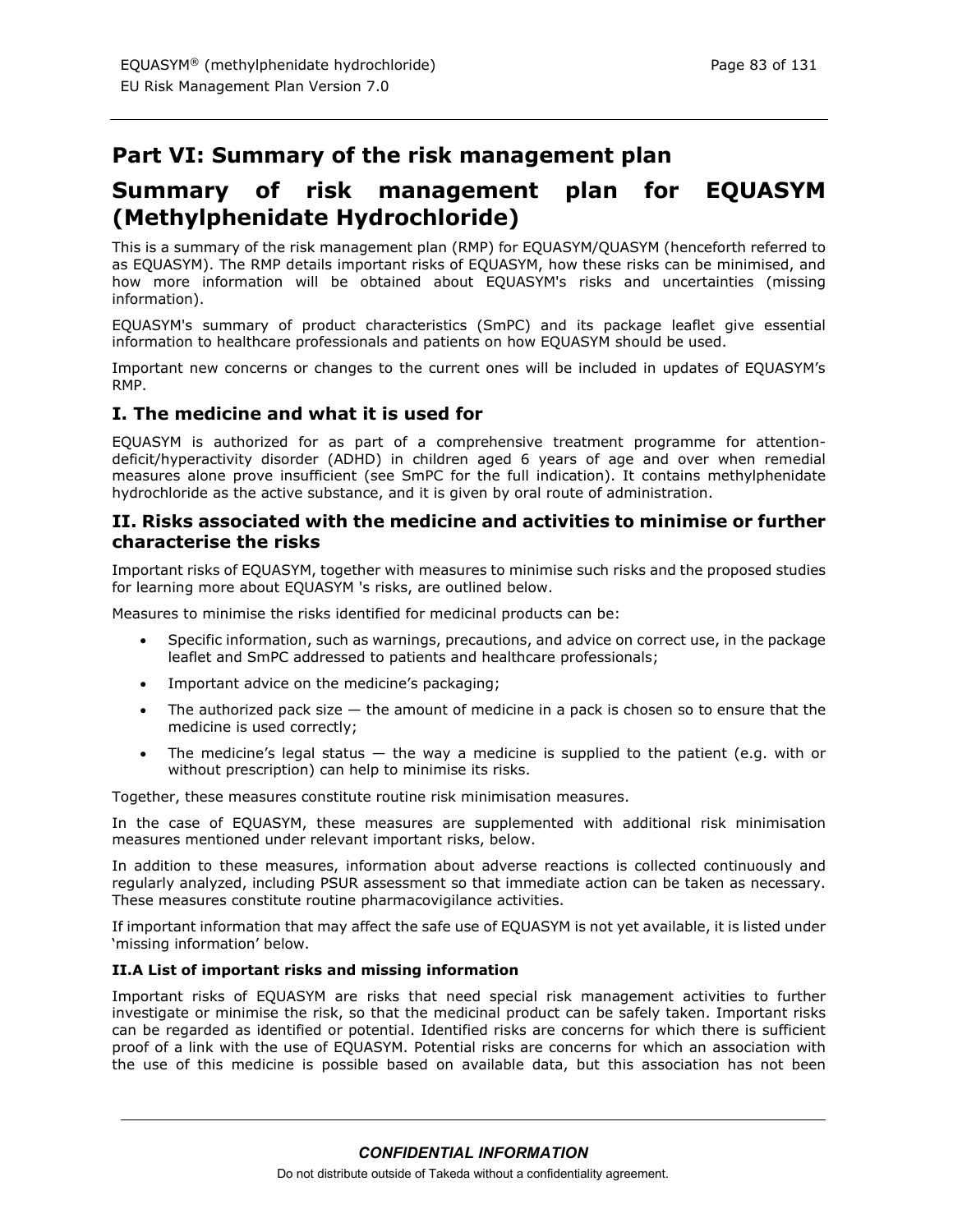r

established yet and needs further evaluation. Missing information refers to information on the safety of the medicinal product that is currently missing and needs to be collected (e.g. on the long-term use of the medicine);

| List of important risks and missing information |                                    |
|-------------------------------------------------|------------------------------------|
| Important identified risks                      | Serious cardiovascular events<br>٠ |
|                                                 | Reduced weight gain                |
|                                                 | Decreased rate of growth           |
|                                                 | Psychosis/mania                    |
|                                                 | Depression                         |
|                                                 | Aggression                         |
|                                                 | Drug abuse/drug dependence         |
|                                                 | Seizures                           |
|                                                 | <b>Verbal or Motor Tics</b>        |
|                                                 | Withdrawal syndrome                |
|                                                 | Cerebrovascular disorders          |
| Important potential risks                       | Suicidality                        |
|                                                 | Sexual maturation delayed          |
| Missing information                             | Long-term effects                  |

# **II.B Summary of important risks**

| <b>Important Identified Risk: Serious cardiovascular events</b> |                                                                                                                                                                                                                                                                                                                                                                                                                                                                            |
|-----------------------------------------------------------------|----------------------------------------------------------------------------------------------------------------------------------------------------------------------------------------------------------------------------------------------------------------------------------------------------------------------------------------------------------------------------------------------------------------------------------------------------------------------------|
| Evidence for linking the risk to the<br>medicine                | PRAC recommendation following the final assessment<br>report for the methylphenidate periodic benefit risk<br>evaluation report (June 2019).                                                                                                                                                                                                                                                                                                                               |
| Risk factors and risk groups                                    | Bradycardia<br>Most cases of SA node dysfunction are due to idiopathic<br>degeneration or are secondary to pharmacologic agents.<br>Sinus bradycardia is often found.                                                                                                                                                                                                                                                                                                      |
|                                                                 | in the elderly as an isolated phenomenon. Specific<br>diseases associated with SA node dysfunction include<br>senile amyloidosis and other conditions associated with<br>infiltration of the atrial myocardium. Sinus bradycardia is<br>associated with hypothyroidism, advanced liver disease,<br>hypothermia, typhoid fever, and brucellosis; it occurs<br>during episodes of vasovagal syncope, severe hypoxia,<br>hypercapnia, acidemia, and acute hypertension [101]. |
|                                                                 | Atrioventricular block may be caused by myocardial<br>infarction (particularly inferior coronary infarcts); coronary                                                                                                                                                                                                                                                                                                                                                       |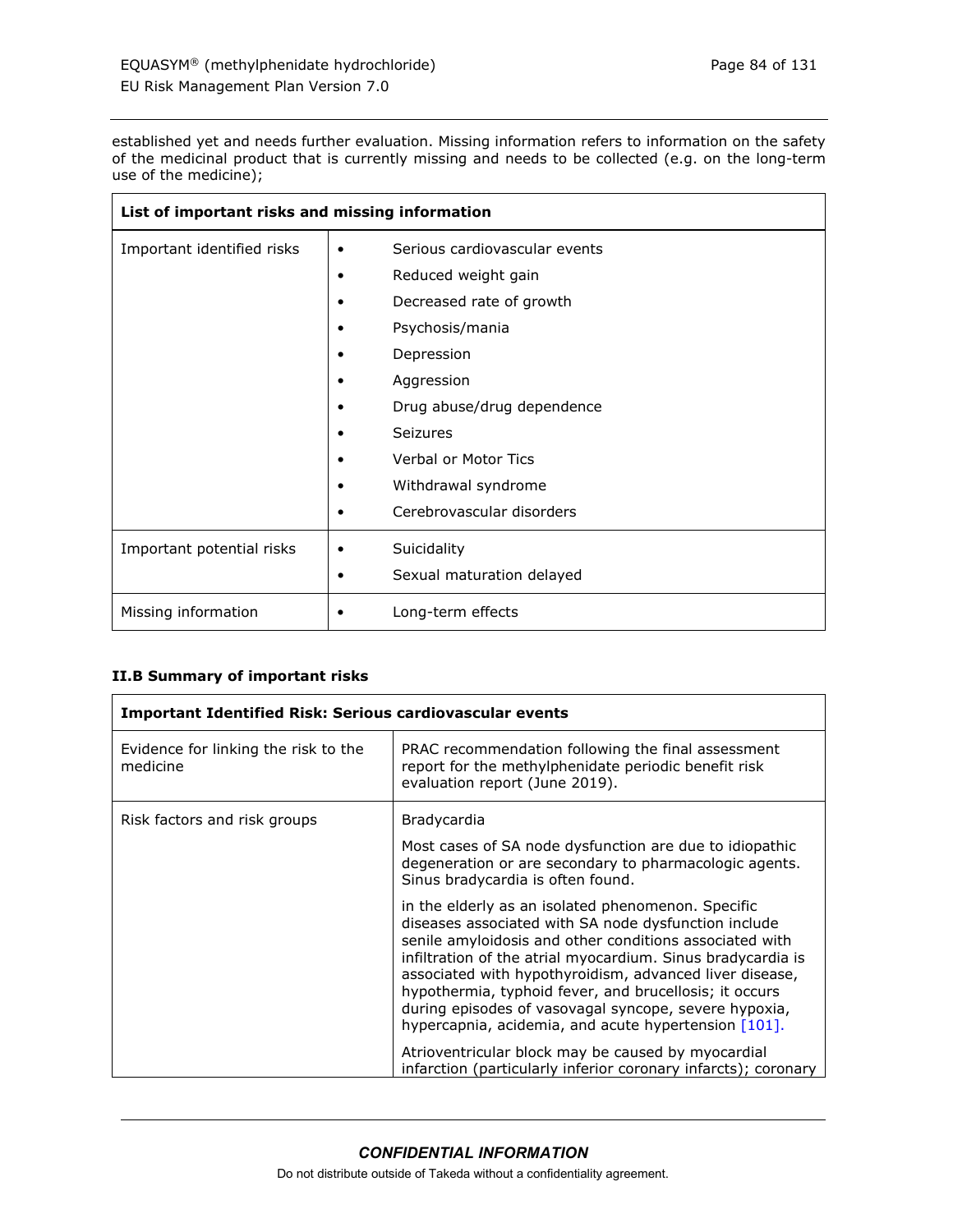$\mathbf{r}$ 

ă.

| <b>Important Identified Risk: Serious cardiovascular events</b> |                                                                                                                                                                                                                                                                                                                                                                                                                                                                                                                                                                                                                                                                                                                                                                                                                                                                               |
|-----------------------------------------------------------------|-------------------------------------------------------------------------------------------------------------------------------------------------------------------------------------------------------------------------------------------------------------------------------------------------------------------------------------------------------------------------------------------------------------------------------------------------------------------------------------------------------------------------------------------------------------------------------------------------------------------------------------------------------------------------------------------------------------------------------------------------------------------------------------------------------------------------------------------------------------------------------|
|                                                                 | spasm (usually of the right coronary artery); digoxin,<br>beta, and/or calcium blockers; acute infections such as<br>viral myocarditis, acute rheumatic fever, and infectious<br>mononucleosis; and miscellaneous disorders such as<br>Lyme's disease, sarcoidosis, amyloidosis, and neoplasms,<br>particularly cardiac mesotheliomas. It may also be<br>congenital [101].                                                                                                                                                                                                                                                                                                                                                                                                                                                                                                    |
|                                                                 | Tachycardia                                                                                                                                                                                                                                                                                                                                                                                                                                                                                                                                                                                                                                                                                                                                                                                                                                                                   |
|                                                                 | Sinus tachycardia is a physiological response to fever,<br>volume depletion, anxiety, exercise, thyrotoxicosis,<br>hypoxemia, hypotension, or congestive heart<br>failure $[101]$ .                                                                                                                                                                                                                                                                                                                                                                                                                                                                                                                                                                                                                                                                                           |
|                                                                 | Atrial fibrillation and atrial flutter can occur due to<br>rheumatic heart disease, nonrheumatic mitral valve<br>disease, hypertensive cardiovascular disease, chronic lung<br>disease, thyrotoxicosis, atrial septal defect, and a variety<br>of miscellaneous cardiac abnormalities [101].                                                                                                                                                                                                                                                                                                                                                                                                                                                                                                                                                                                  |
|                                                                 | Ventricular tachycardia generally accompanies some form<br>of structural defect like a prior myocardial infarction,<br>surgery, or congenital septal defect.                                                                                                                                                                                                                                                                                                                                                                                                                                                                                                                                                                                                                                                                                                                  |
|                                                                 | The annual incidence of cardiomyopathy is higher in boys<br>than in girls (0.66 versus 0.47 cases per 100,000), in<br>Blacks than in Whites (0.98 versus 0.46 cases per<br>100,000), and in infants (less than 1 year of age) than in<br>children (8.34 versus 0.70 cases per 100,000). The<br>majority of children (66%) have idiopathic disease. The<br>most common, known causes are myocarditis (46%) and<br>neuromuscular disease 26% [102]. In adults,<br>hypertrophic cardiomyopathy is a relatively common<br>genetic cardiac disease (1:500 in the general population),<br>caused by a mutation in some of the genes in heart<br>muscle proteins. Hypertrophic cardiomyopathy also can<br>develop over time because of high blood pressure or<br>aging. Other diseases, such as diabetes or thyroid<br>disease, also can cause hypertrophic<br>cardiomyopathy [103]. |
|                                                                 | Risk factors for LQTS that have been identified in children<br>include female gender, age, prior syncopal history,<br>QT-interval duration, and genetic/familial factors [104].<br>Most research in this area has focused upon the risk<br>factors for serious cardiac events following diagnosis of<br>LQTS.                                                                                                                                                                                                                                                                                                                                                                                                                                                                                                                                                                 |
|                                                                 | The most common underlying cause of SCD in those up to<br>30 years of age includes myocarditis, hypertrophic<br>cardiomyopathy, coronary artery disease, congenital<br>coronary artery abnormalities, conduction-system<br>abnormalities, drug abuse, mitral valve prolapse, and<br>aortic dissection, with, again, a higher risk in those with<br>familial history of SCD [105]. Sudden cardiac death is                                                                                                                                                                                                                                                                                                                                                                                                                                                                     |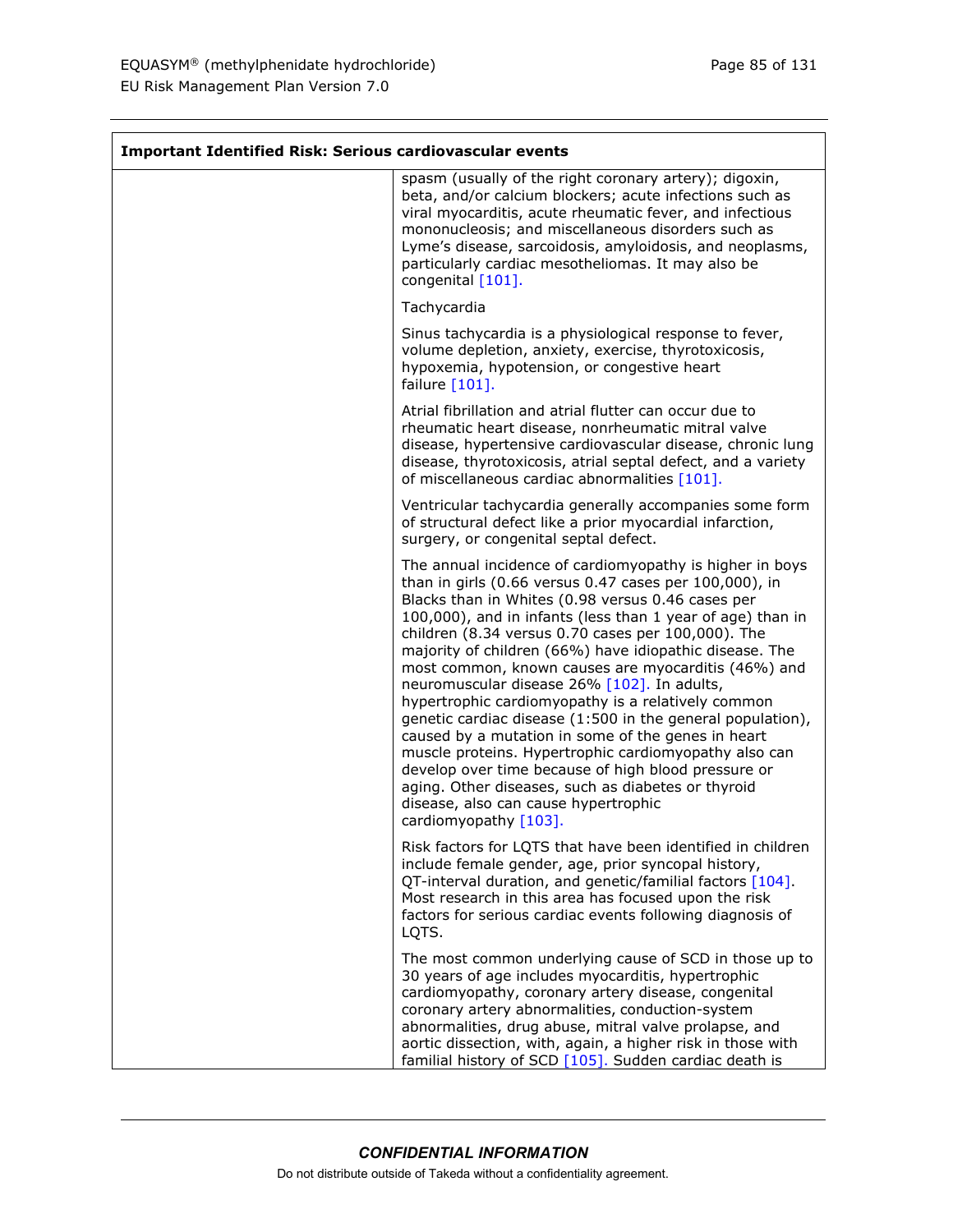| <b>Important Identified Risk: Serious cardiovascular events</b> |                                                                                |
|-----------------------------------------------------------------|--------------------------------------------------------------------------------|
|                                                                 | more common in males, in African Americans and during<br>the winter months.    |
| Risk minimisation measures                                      | <b>Routine risk minimisation measures:</b>                                     |
|                                                                 | Sections 4.3, 4.4, 4.5 and 4.8 of the SmPC                                     |
|                                                                 | Sections 2, 3 and 4 of the PIL                                                 |
|                                                                 | Prescription only medicine                                                     |
|                                                                 | <b>Additional risk minimisation measures:</b>                                  |
|                                                                 | Physician's guide to prescribing                                               |
| Additional pharmacovigilance<br>activities                      | Attention-Deficit Hyperactivity Drugs Use Chronic Effects<br>(ADDUCE) studies. |

| <b>Important Identified Risk: Reduced weight gain</b> |                                                                                                                                                                                                                                                                                                                                                                                                                                                                                                                                                                                                                                            |
|-------------------------------------------------------|--------------------------------------------------------------------------------------------------------------------------------------------------------------------------------------------------------------------------------------------------------------------------------------------------------------------------------------------------------------------------------------------------------------------------------------------------------------------------------------------------------------------------------------------------------------------------------------------------------------------------------------------|
| Evidence for linking the risk to the<br>medicine      | Reduced weight gain is listed as an identified risk of MPH<br>treatment in accordance with the PRAC recommendation<br>(June 2019).                                                                                                                                                                                                                                                                                                                                                                                                                                                                                                         |
| Risk factors and risk groups                          | Attention-deficit hyperactivity disorder (ADHD) has been<br>found to co- occur frequently with obesity. The prevalence<br>of overweight/obesity observed in ADHD patients was<br>significantly higher than that in the general population,<br>although the reasons for this association are<br>unknown $[110]$ . In a longitudinal study of girls with<br>ADHD, those who developed an eating disorder had<br>significantly higher lifetime prevalence of major<br>depression (95% versus 69%), anxiety disorders (80%<br>versus 53%), and disruptive behavior disorder (85%<br>versus 53%) than those without an eating disorder $[12]$ . |
| Risk minimisation measures                            | <b>Routine risk minimisation measures:</b>                                                                                                                                                                                                                                                                                                                                                                                                                                                                                                                                                                                                 |
|                                                       | SmPC sections 4.2, 4.4 and 4.8.                                                                                                                                                                                                                                                                                                                                                                                                                                                                                                                                                                                                            |
|                                                       | Sections 3 and 4 of the PIL                                                                                                                                                                                                                                                                                                                                                                                                                                                                                                                                                                                                                |
|                                                       | Prescription only medicine                                                                                                                                                                                                                                                                                                                                                                                                                                                                                                                                                                                                                 |
|                                                       | <b>Additional risk minimisation measures:</b>                                                                                                                                                                                                                                                                                                                                                                                                                                                                                                                                                                                              |
|                                                       | Physician's guide to prescribing                                                                                                                                                                                                                                                                                                                                                                                                                                                                                                                                                                                                           |
| Additional pharmacovigilance<br>activities            | Attention-Deficit Hyperactivity Drugs Use Chronic Effects<br>(ADDUCE) studies.                                                                                                                                                                                                                                                                                                                                                                                                                                                                                                                                                             |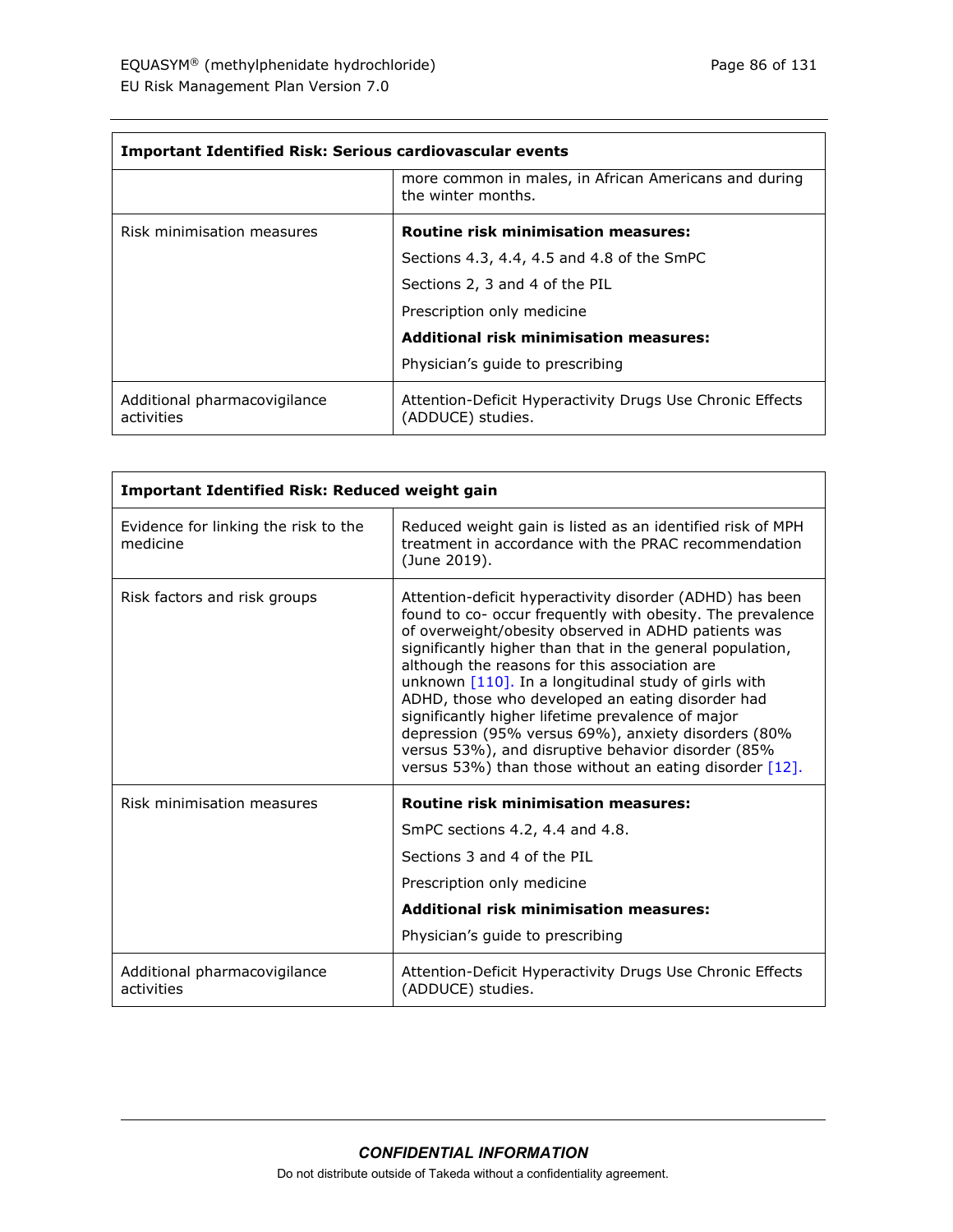| <b>Important Identified Risk: Decreased Rate of Growth</b> |                                                                                                                                                                                                                                                                                                                                                                                                                                                                                                                                                                                                                                                                                                                                                                                                                               |
|------------------------------------------------------------|-------------------------------------------------------------------------------------------------------------------------------------------------------------------------------------------------------------------------------------------------------------------------------------------------------------------------------------------------------------------------------------------------------------------------------------------------------------------------------------------------------------------------------------------------------------------------------------------------------------------------------------------------------------------------------------------------------------------------------------------------------------------------------------------------------------------------------|
| Evidence for linking the risk to the<br>medicine           | Decreased rate of growth is listed as an identified risk of<br>MPH treatment in accordance with the PRAC<br>recommendation (June 2019).                                                                                                                                                                                                                                                                                                                                                                                                                                                                                                                                                                                                                                                                                       |
| Risk factors and risk groups                               | Factors that restrict final height and weight attained include<br>nutrition, infection (diarrhoea, respiratory tract infections,<br>intestinal parasitic infestations, malaria, HIV infection,<br>schistosomiasis, Cryptosporidium parvum infection, and<br>Helicobacter pylori infection), psychosocial stress, food<br>contaminants and pollutants (e.g., lead and polychlorinated<br>biphenyls and aflatoxins) and chondrodysplasia. Behavioral<br>toxicants include the use of alcohol, cigarettes, and<br>narcotics. These and hypoxia can affect birth weight. Many<br>of these factors are conditioned by poverty and<br>socioeconomic status [112]. Deficiencies of energy, protein,<br>and zinc have been implicated in growth faltering, while<br>diets high in fat are associated with weight gain and<br>obesity. |
| Risk minimisation measures                                 | <b>Routine risk minimisation measures:</b>                                                                                                                                                                                                                                                                                                                                                                                                                                                                                                                                                                                                                                                                                                                                                                                    |
|                                                            | Sections 4.2, 4.4 and 4.8 of the SmPC                                                                                                                                                                                                                                                                                                                                                                                                                                                                                                                                                                                                                                                                                                                                                                                         |
|                                                            | Sections 3 and 4 of the PIL                                                                                                                                                                                                                                                                                                                                                                                                                                                                                                                                                                                                                                                                                                                                                                                                   |
|                                                            | Prescription only medicine.                                                                                                                                                                                                                                                                                                                                                                                                                                                                                                                                                                                                                                                                                                                                                                                                   |
|                                                            | <b>Additional risk minimisation measures:</b>                                                                                                                                                                                                                                                                                                                                                                                                                                                                                                                                                                                                                                                                                                                                                                                 |
|                                                            | Physician's guide to prescribing                                                                                                                                                                                                                                                                                                                                                                                                                                                                                                                                                                                                                                                                                                                                                                                              |
| Additional pharmacovigilance<br>activities                 | Attention-Deficit Hyperactivity Drugs Use Chronic Effects<br>(ADDUCE) studies.                                                                                                                                                                                                                                                                                                                                                                                                                                                                                                                                                                                                                                                                                                                                                |

| <b>Important Identified Risk: Psychosis/Mania</b> |                                                                                                                                                                                                                                                                                                                                                                                                                                                                                                                                                                                                                                                               |
|---------------------------------------------------|---------------------------------------------------------------------------------------------------------------------------------------------------------------------------------------------------------------------------------------------------------------------------------------------------------------------------------------------------------------------------------------------------------------------------------------------------------------------------------------------------------------------------------------------------------------------------------------------------------------------------------------------------------------|
| Evidence for linking the risk to the<br>medicine  | Psychosis/mania is listed as an identified risk of MPH<br>treatment in accordance with the CHMP request (03 Dec<br>2008); also listed as an identified risk in accordance with<br>the PRAC recommendation (June 2019).                                                                                                                                                                                                                                                                                                                                                                                                                                        |
| Risk factors and risk groups                      | Several studies suggest a genetic linkage and current<br>research is focused on the identification of the specific<br>genes responsible for psychotic traits in the general<br>population [115] [116] [117]. Schizophrenia is present in<br>approximately 6.6% of all first- degree relatives of an<br>affected individual; if both parents are affected with the<br>disorder, the risk for offspring is 40%. The concordance<br>rate for monozygotic twins is 50% and 10% for dizygotic<br>twins [118]. There are other studies, however, that<br>suggest an environmental link, associating an urban<br>atmosphere with the development of these disorders. |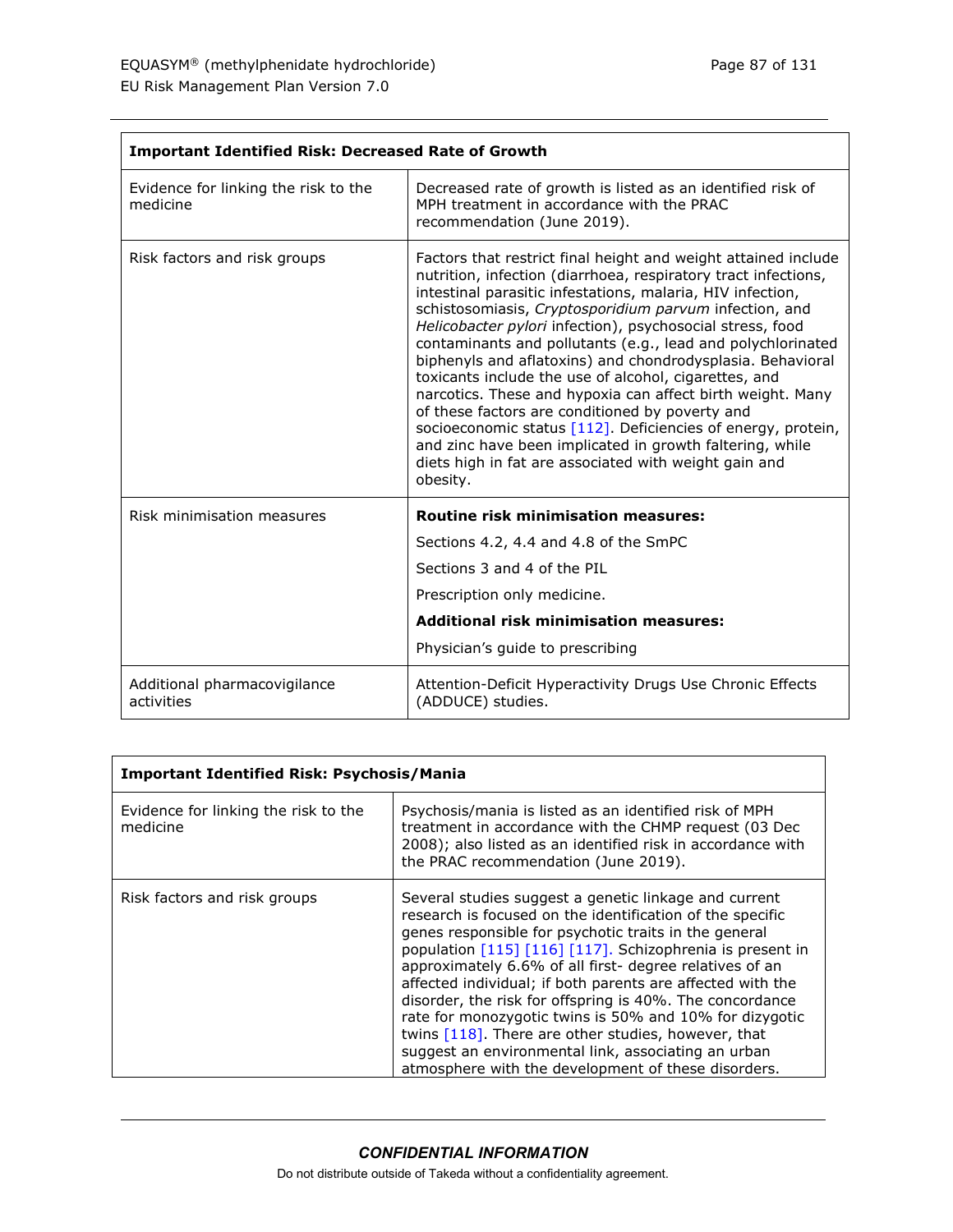| Page 88 of 131 |  |  |  |  |
|----------------|--|--|--|--|
|----------------|--|--|--|--|

| <b>Important Identified Risk: Psychosis/Mania</b> |                                                                                                                                                                                                                                                                                                                                                                                                                                                                                                                                                                                                                                                                                                                                     |
|---------------------------------------------------|-------------------------------------------------------------------------------------------------------------------------------------------------------------------------------------------------------------------------------------------------------------------------------------------------------------------------------------------------------------------------------------------------------------------------------------------------------------------------------------------------------------------------------------------------------------------------------------------------------------------------------------------------------------------------------------------------------------------------------------|
|                                                   | Furthermore, some researchers propose a gene-<br>environment interaction that may raise the risk for<br>psychotic disorders [116] [119]. These theories are<br>grounded in the increased incidence of psychotic disorders<br>in urban environments. For example, 30%-40% of the<br>homeless, who typically reside in urban areas, have<br>symptoms suggestive of psychotic disorders; however,<br>untreated psychosis is a cause of the dysfunctions that<br>leads to homelessness, not just a consequence of it. Drug<br>use, which is also more common in urban areas, is also a<br>risk factor for psychoses [120,121]. Other risk factors for<br>schizophrenia include a winter birth and increasing<br>parental age [122,123]. |
|                                                   | In the Massachusetts General Hospital study, children with<br>ADHD and comorbid mania at either the baseline or the<br>follow-up assessment had other clinical predictors<br>expected in the disorder. These correlates included other<br>psychopathology, psychiatric hospitalization, severely<br>impaired psychosocial functioning, and a family history of<br>mood disorders [96].                                                                                                                                                                                                                                                                                                                                              |
| Risk minimisation measures                        | <b>Routine risk minimisation measures:</b>                                                                                                                                                                                                                                                                                                                                                                                                                                                                                                                                                                                                                                                                                          |
|                                                   | Sections 4.2, 4.3, 4.4, and 4.8 of the SmPC.                                                                                                                                                                                                                                                                                                                                                                                                                                                                                                                                                                                                                                                                                        |
|                                                   | Sections 2 and 4 of the PIL                                                                                                                                                                                                                                                                                                                                                                                                                                                                                                                                                                                                                                                                                                         |
|                                                   | Prescription only medicine.                                                                                                                                                                                                                                                                                                                                                                                                                                                                                                                                                                                                                                                                                                         |
|                                                   | <b>Additional risk minimisation measures:</b>                                                                                                                                                                                                                                                                                                                                                                                                                                                                                                                                                                                                                                                                                       |
|                                                   | Physician's guide to prescribing                                                                                                                                                                                                                                                                                                                                                                                                                                                                                                                                                                                                                                                                                                    |
| Additional pharmacovigilance<br>activities        | None                                                                                                                                                                                                                                                                                                                                                                                                                                                                                                                                                                                                                                                                                                                                |

| <b>Important Identified Risk: Depression</b>     |                                                                                                                                                                                                                                                                      |  |
|--------------------------------------------------|----------------------------------------------------------------------------------------------------------------------------------------------------------------------------------------------------------------------------------------------------------------------|--|
| Evidence for linking the risk to the<br>medicine | Depression is listed as an identified risk of MPH treatment<br>in accordance with the PRAC recommendation (June<br>2019).                                                                                                                                            |  |
| Risk factors and risk groups                     | Identified risk factors for depression in adolescents (most<br>often defined as 14-19 years of age) include female<br>gender, family history of depressive episodes, conflict with<br>parents, and elevated symptoms of borderline personality<br>disorder $[125]$ . |  |
| Risk minimisation measures                       | <b>Routine risk minimisation measures:</b><br>Sections 4.2, 4.3, 4.4, and 4.8 of the SmPC.                                                                                                                                                                           |  |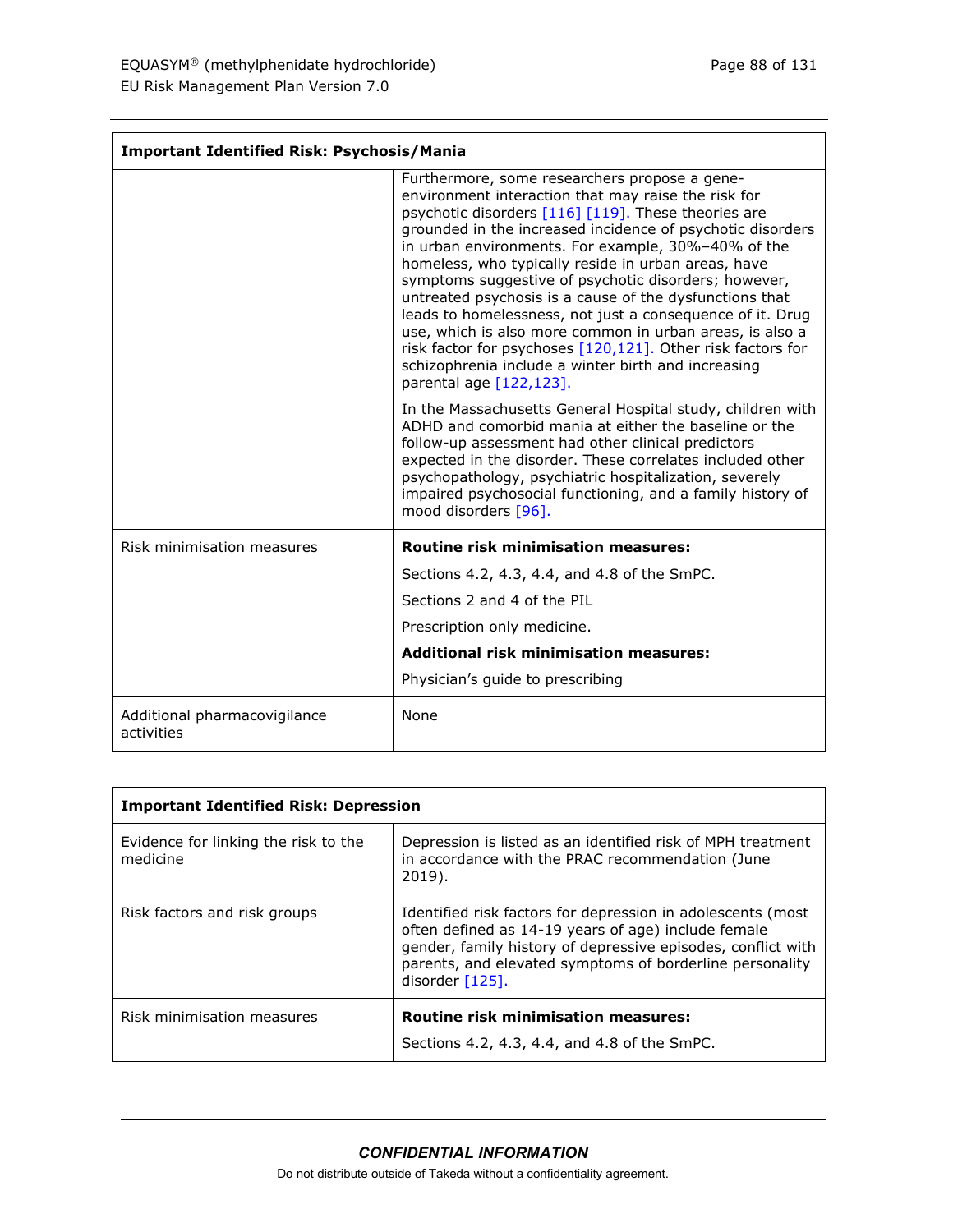| <b>Important Identified Risk: Depression</b> |                                               |
|----------------------------------------------|-----------------------------------------------|
|                                              | Sections 2, 4 and 7 of the PIL                |
|                                              | Prescription only medicine                    |
|                                              | <b>Additional risk minimisation measures:</b> |
|                                              | Physician's guide to prescribing              |
| Additional pharmacovigilance<br>activities   | None                                          |

| <b>Important Identified Risk: Aggression</b>     |                                                                                                                                                                                                                                                                                                                                                                                                                                                                                                                                                                                                                                                                                                                                                                                                                 |
|--------------------------------------------------|-----------------------------------------------------------------------------------------------------------------------------------------------------------------------------------------------------------------------------------------------------------------------------------------------------------------------------------------------------------------------------------------------------------------------------------------------------------------------------------------------------------------------------------------------------------------------------------------------------------------------------------------------------------------------------------------------------------------------------------------------------------------------------------------------------------------|
| Evidence for linking the risk to the<br>medicine | Aggression is listed as an identified risk of MPH treatment<br>in accordance with the PRAC recommendation (June<br>2019).                                                                                                                                                                                                                                                                                                                                                                                                                                                                                                                                                                                                                                                                                       |
| Risk factors and risk groups                     | Gender is the most common biological component in<br>aggression modeling. In a randomized sample of 722 first<br>graders followed over 2 years, growth mixture modeling<br>showed 3 classes of children with similar developmental<br>trajectories of aggression $[130]$ . Boys were 17.8 times<br>more likely to reside in the most aggressive early-onset<br>group than the other 2 less aggressive categories [130].<br>In an Australian cross-sectional population study, males<br>were 1.87 times more likely to be diagnosed as aggressive<br>[131]. In a cluster analysis of 406 children, 10% of boys<br>demonstrated physical violence compared to 5.3% of girls<br>$[132]$ .<br>In an Australian population study of toddlers, children, and<br>teens, impulsive-hyperactive ADHD children were 12.63 |
|                                                  | more likely to be scored as aggressive; inattentive and<br>combination ADHD children were likely to be scored as<br>delinquent or with CD (2.71 and 4.00 and 3.21 and 2.91,<br>respectively) [131].                                                                                                                                                                                                                                                                                                                                                                                                                                                                                                                                                                                                             |
| Risk minimisation measures                       | <b>Routine risk minimisation measures:</b>                                                                                                                                                                                                                                                                                                                                                                                                                                                                                                                                                                                                                                                                                                                                                                      |
|                                                  | Sections 4.4 and 4.8 of the SmPC.                                                                                                                                                                                                                                                                                                                                                                                                                                                                                                                                                                                                                                                                                                                                                                               |
|                                                  | Sections 2 and 4 of the PIL                                                                                                                                                                                                                                                                                                                                                                                                                                                                                                                                                                                                                                                                                                                                                                                     |
|                                                  | Prescription only medicine.                                                                                                                                                                                                                                                                                                                                                                                                                                                                                                                                                                                                                                                                                                                                                                                     |
|                                                  | <b>Additional risk minimisation measures:</b>                                                                                                                                                                                                                                                                                                                                                                                                                                                                                                                                                                                                                                                                                                                                                                   |
|                                                  | Physician's guide to prescribing                                                                                                                                                                                                                                                                                                                                                                                                                                                                                                                                                                                                                                                                                                                                                                                |
| Additional pharmacovigilance<br>activities       | None                                                                                                                                                                                                                                                                                                                                                                                                                                                                                                                                                                                                                                                                                                                                                                                                            |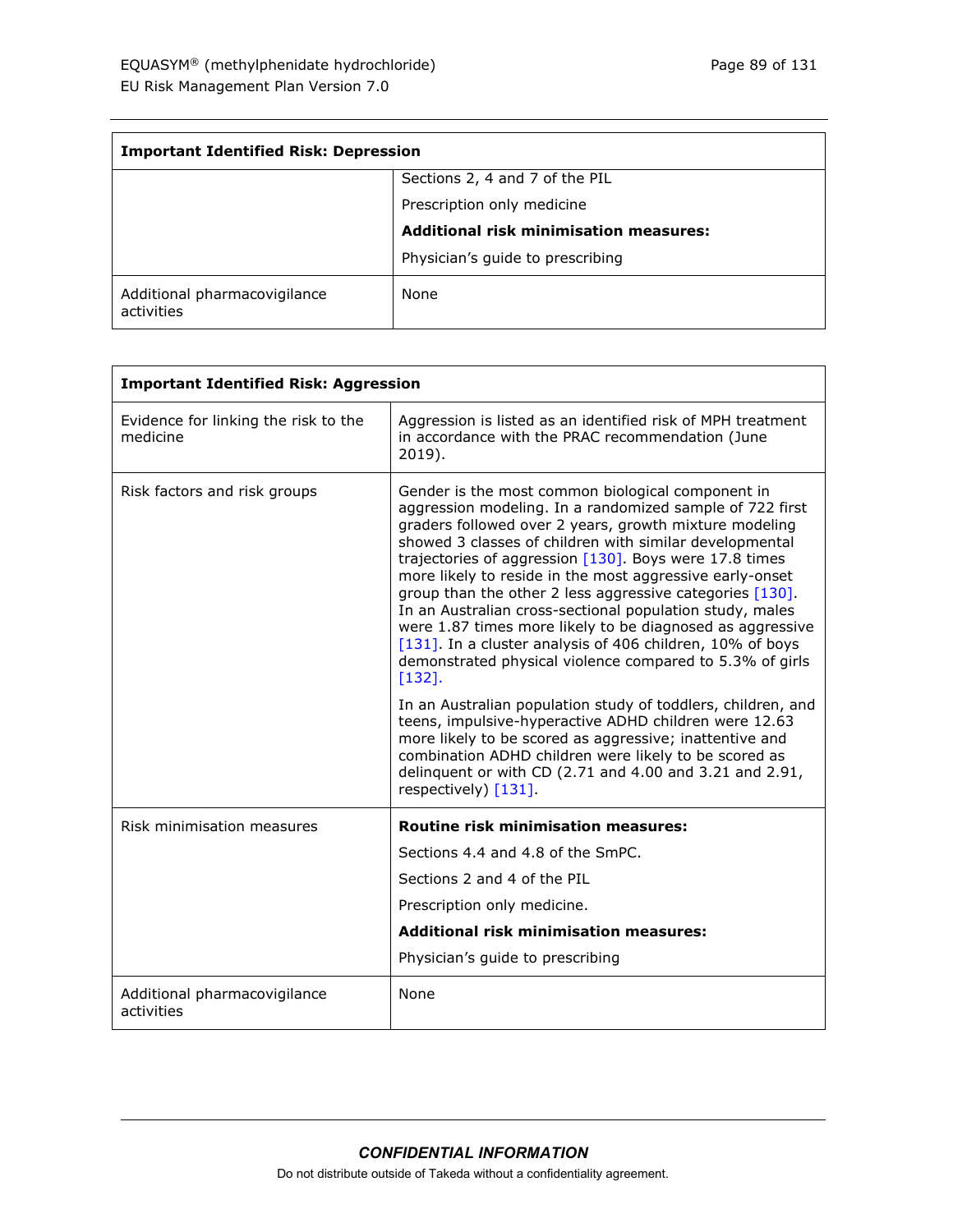| <b>Important Identified Risk: Drug Abuse/ Drug Dependence</b> |                                                                                                                                                                                                                                                                                                                                   |
|---------------------------------------------------------------|-----------------------------------------------------------------------------------------------------------------------------------------------------------------------------------------------------------------------------------------------------------------------------------------------------------------------------------|
| Evidence for linking the risk to the<br>medicine              | Drug abuse and drug dependence are listed as an<br>identified risk of MPH treatment in accordance with the<br>PRAC recommendation (2019).                                                                                                                                                                                         |
| Risk factors and risk groups                                  | Identified risk factors for substance abuse in adolescents<br>and young adults include living in poverty, ineffective<br>parenting, having a caregiver who abuses drugs, poor<br>classroom behavior or social skills, academic failure, and<br>association with drug-abusing peers (US National Institute<br>on Drug Abuse 2003). |
|                                                               |                                                                                                                                                                                                                                                                                                                                   |
| Risk minimisation measures                                    | <b>Routine risk minimisation measures:</b>                                                                                                                                                                                                                                                                                        |
|                                                               | Sections 4.2, and 4.4 of the SmPC.                                                                                                                                                                                                                                                                                                |
|                                                               | Sections 2, 3 and 4 of the PIL                                                                                                                                                                                                                                                                                                    |
|                                                               | Prescription only medicine.                                                                                                                                                                                                                                                                                                       |
|                                                               | <b>Additional risk minimisation measures:</b>                                                                                                                                                                                                                                                                                     |
|                                                               | Physician's guide to prescribing                                                                                                                                                                                                                                                                                                  |

| <b>Important Identified Risk: Seizures</b>       |                                                                                                                                                                                                                                                                                                                                                       |
|--------------------------------------------------|-------------------------------------------------------------------------------------------------------------------------------------------------------------------------------------------------------------------------------------------------------------------------------------------------------------------------------------------------------|
| Evidence for linking the risk to the<br>medicine | Seizures is listed as an identified risk of MPH treatment in<br>accordance with the PRAC recommendation (June 2019).                                                                                                                                                                                                                                  |
| Risk factors and risk groups                     | There is some clinical evidence that stimulants may lower<br>the convulsive threshold in patients with prior history of<br>seizure, in patients with prior electroencephalogram<br>abnormalities in the absence of seizures, and very rarely,<br>in patients without a history of seizures and no prior<br>electroencephalogram evidence of seizures. |
| Risk minimisation measures                       | <b>Routine risk minimisation measures:</b>                                                                                                                                                                                                                                                                                                            |
|                                                  | Sections 4.4, and 4.8 of the SmPC.                                                                                                                                                                                                                                                                                                                    |
|                                                  | Sections 2 and 4 of the PIL                                                                                                                                                                                                                                                                                                                           |
|                                                  | Prescription only medicine                                                                                                                                                                                                                                                                                                                            |
|                                                  | <b>Additional risk minimisation measures:</b>                                                                                                                                                                                                                                                                                                         |
|                                                  | Physician's guide to prescribing                                                                                                                                                                                                                                                                                                                      |
| Additional pharmacovigilance<br>activities       | None.                                                                                                                                                                                                                                                                                                                                                 |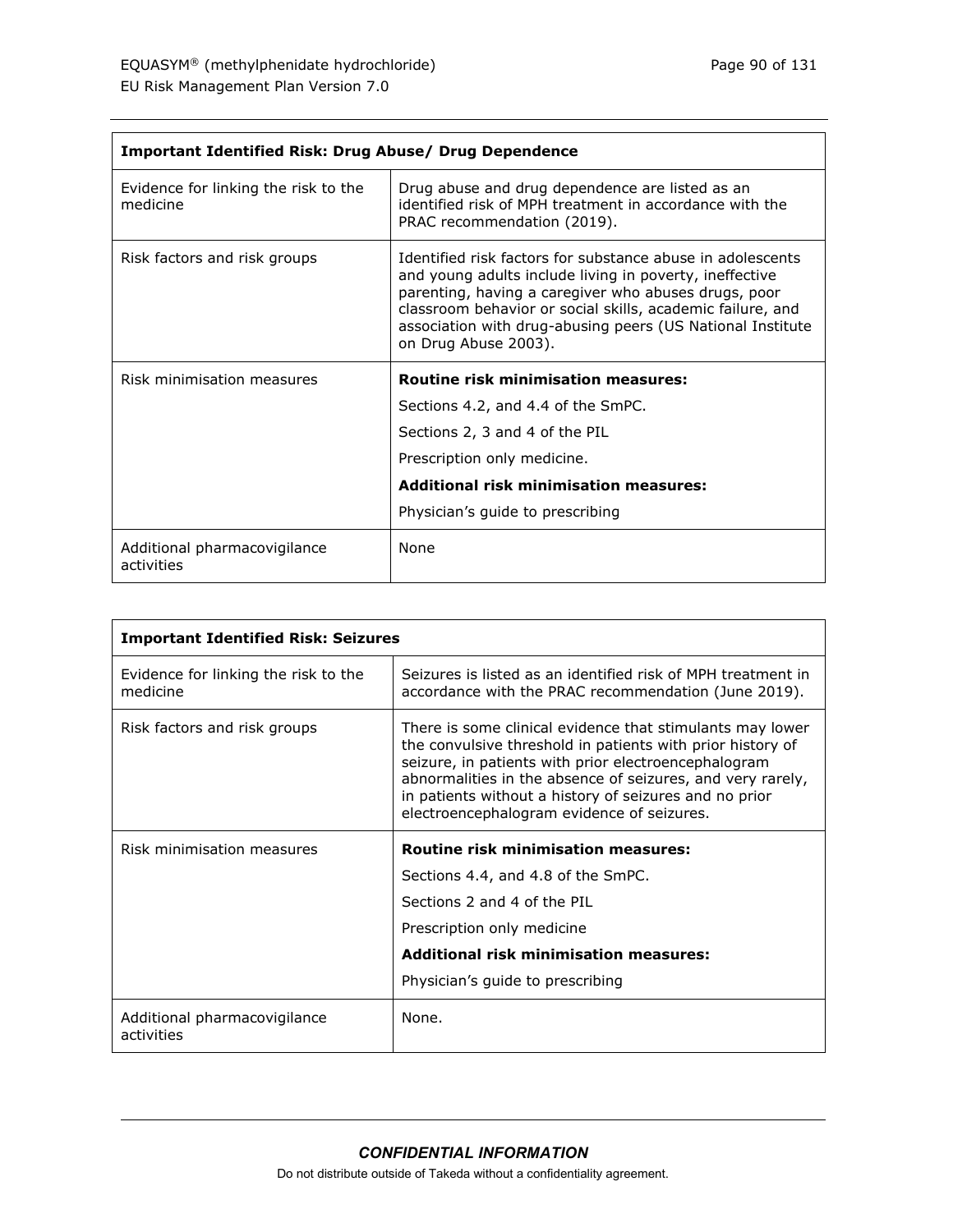| <b>Important Identified Risk: Verbal or Motor Tics</b> |                                                                                                                                                                                                                                                                                                                                                                                                                              |
|--------------------------------------------------------|------------------------------------------------------------------------------------------------------------------------------------------------------------------------------------------------------------------------------------------------------------------------------------------------------------------------------------------------------------------------------------------------------------------------------|
| Evidence for linking the risk to the<br>medicine       | Tics/Tourette's syndrome/dystonias are listed as a potential<br>risk of MPH treatment in accordance with the CHMP request<br>(03 Dec 2008); Verbal or Motor Tics listed as an identified<br>risk in accordance with PRAC recommendation (June 2019).                                                                                                                                                                         |
| Risk factors and risk groups                           | Tics/Tourette's syndrome is 4 times more frequent in males<br>than in females $[149]$ [150].                                                                                                                                                                                                                                                                                                                                 |
|                                                        | Support for a genetic association is provided by studies of<br>monozygotic twins, which show an 86% concordance rate<br>for chronic tic disorder compared with 20% in dizygotic<br>twins $[151]$ .                                                                                                                                                                                                                           |
|                                                        | Abrupt exacerbation of symptoms at about the same time<br>as a streptococcal infection has led to the identifying label<br>of PANDAS associated with streptococcal infection. Support<br>for PANDAS is derived from the description of additional<br>cohorts, familial studies showing that first-degree relatives<br>of children with PANDAS have higher rates of tic disorders<br>than do those in the general population. |
| Risk minimisation measures                             | <b>Routine risk minimisation measures:</b>                                                                                                                                                                                                                                                                                                                                                                                   |
|                                                        | Sections 4.4, and 4.8 of the SmPC.                                                                                                                                                                                                                                                                                                                                                                                           |
|                                                        | Sections 2 and 4 of the PIL                                                                                                                                                                                                                                                                                                                                                                                                  |
|                                                        | Prescription only medicine                                                                                                                                                                                                                                                                                                                                                                                                   |
|                                                        | <b>Additional risk minimisation measures:</b>                                                                                                                                                                                                                                                                                                                                                                                |
|                                                        | Physician's guide to prescribing                                                                                                                                                                                                                                                                                                                                                                                             |
| Additional pharmacovigilance<br>activities             | None                                                                                                                                                                                                                                                                                                                                                                                                                         |

| <b>Important Identified Risk: Cerebrovascular Disorders</b> |                                                                                                                                                                                                                                                          |
|-------------------------------------------------------------|----------------------------------------------------------------------------------------------------------------------------------------------------------------------------------------------------------------------------------------------------------|
| Evidence for linking the risk to the<br>medicine            | Cerebrovascular disorder is listed as an identified risk of<br>MPH treatment in accordance with the PRAC request<br>(2019).                                                                                                                              |
| Risk factors and risk groups                                | Identified risk factors for stroke in children include<br>gender, race (African Americans) found to be at increased<br>risk; [146] hypertension, diabetes, cardiac disease, sickle<br>cell anaemia and asymptomatic cerebrovascular disease<br>$[147]$ . |
| Risk minimisation measures                                  | <b>Routine risk minimisation measures:</b>                                                                                                                                                                                                               |
|                                                             | Sections 4.3, 4.4, and 4.8 of the SmPC.                                                                                                                                                                                                                  |
|                                                             | Sections 2 and 4 of the PIL                                                                                                                                                                                                                              |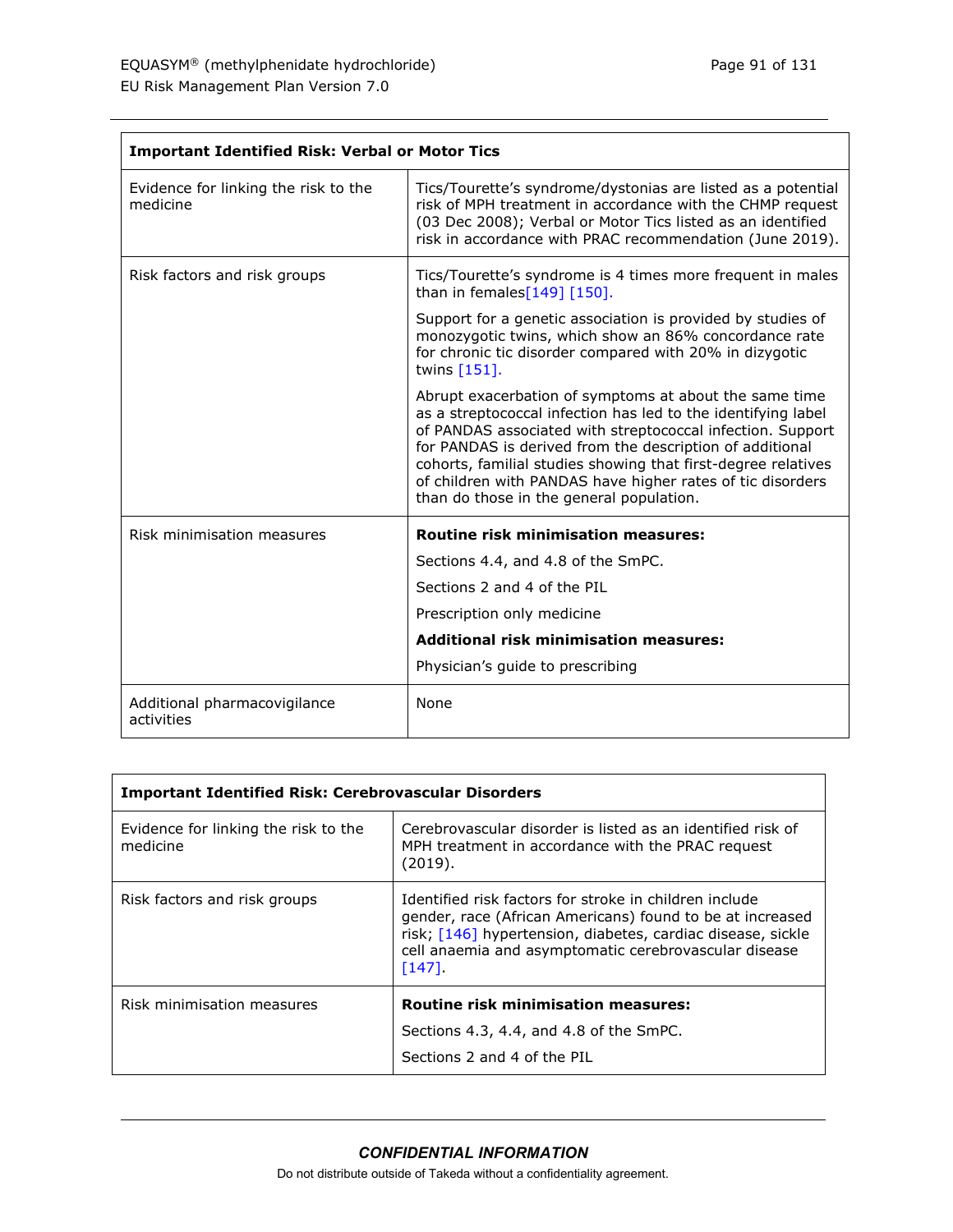|                                            | Prescription only medicine.                   |
|--------------------------------------------|-----------------------------------------------|
|                                            | <b>Additional risk minimisation measures:</b> |
|                                            | Physician's guide to prescribing              |
| Additional pharmacovigilance<br>activities | None                                          |

| <b>Important Identified Risk: Withdrawal Syndrome</b> |                                                                                                                                    |
|-------------------------------------------------------|------------------------------------------------------------------------------------------------------------------------------------|
| Evidence for linking the risk to the<br>medicine      | Withdrawal syndrome is listed as an identified risk of MPH<br>treatment in accordance with the PRAC recommendation<br>(June 2019). |
| Risk factors and risk groups                          | This section is not applicable since the background risk is<br>undefined.                                                          |
| Risk minimisation measures                            | <b>Routine risk minimisation measures:</b>                                                                                         |
|                                                       | Section 4.4 of the SmPC.                                                                                                           |
|                                                       | Section 7 of the PIL                                                                                                               |
|                                                       | Prescription only medicine                                                                                                         |
|                                                       | <b>Additional risk minimisation measures:</b>                                                                                      |
|                                                       | Physician's guide to prescribing                                                                                                   |
| Additional pharmacovigilance<br>activities            | <b>None</b>                                                                                                                        |

| <b>Important Potential Risk: Suicidality</b>     |                                                                                                                                                                                                                                                                                                                                                                                                                                                                                                                                                                                                                                                                                                                  |
|--------------------------------------------------|------------------------------------------------------------------------------------------------------------------------------------------------------------------------------------------------------------------------------------------------------------------------------------------------------------------------------------------------------------------------------------------------------------------------------------------------------------------------------------------------------------------------------------------------------------------------------------------------------------------------------------------------------------------------------------------------------------------|
| Evidence for linking the risk to the<br>medicine | Suicidality is listed as a potential risk of MPH treatment in<br>accordance with the CHMP request (03 Dec 2008); also<br>listed as a potential risk in accordance with the PRAC<br>recommendation (June 2019).                                                                                                                                                                                                                                                                                                                                                                                                                                                                                                   |
| Risk factors and risk groups                     | Suicidal ideation is a risk factor for suicide attempt and<br>completed suicide. Mental disorders are the most common<br>risk factors for suicide in all age groups. A review of<br>studies of completed suicides estimated that 30.2% of<br>cases were associated with mood disorders, 17.6% with<br>substance-related disorders, 14.1% with schizophrenia,<br>13.0% with personality disorders, and 16.7% with other<br>disorders; only 2.0% of cases had no associated mental<br>disorders [153]. A study from the National Violent Death<br>Reporting System in the US found a diagnosis of<br>depression in 34.7% of non-Hispanic Whites, 21.6% of<br>non-Hispanic Blacks, 15.6% of Hispanics, and 24.2% of |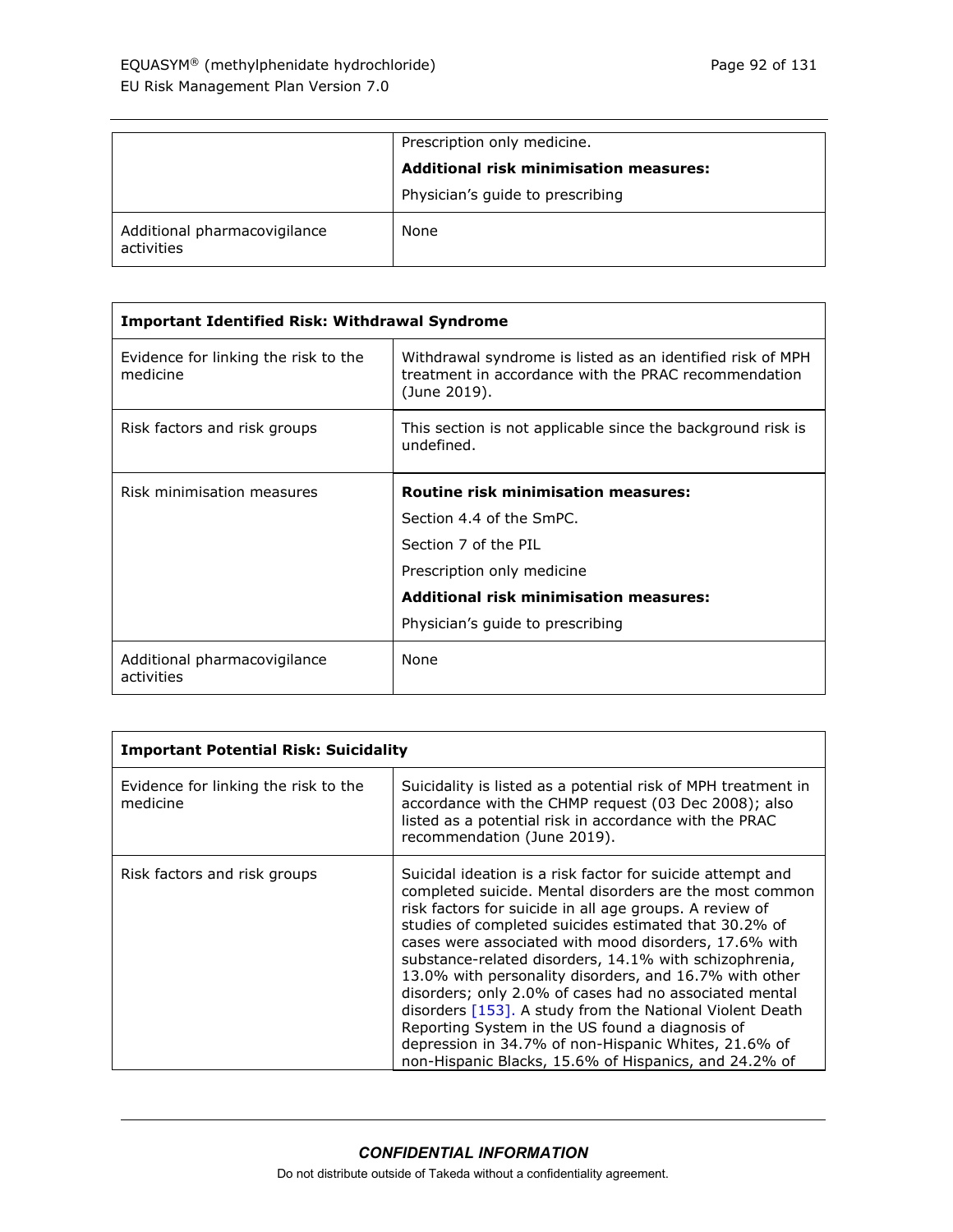| other race/ethnic groups $[154]$ . This study, which used<br>reports from family and friends as the primary source of<br>diagnosis information, found a lower prevalence (42.1%)<br>of any mental disorder among suicide victims than the<br>review [153] [154].                                                                                                                                                                                                                                                                                                                                                                                                                                                                                                                                                                                                                                                                                                                                                                                                                                               |
|----------------------------------------------------------------------------------------------------------------------------------------------------------------------------------------------------------------------------------------------------------------------------------------------------------------------------------------------------------------------------------------------------------------------------------------------------------------------------------------------------------------------------------------------------------------------------------------------------------------------------------------------------------------------------------------------------------------------------------------------------------------------------------------------------------------------------------------------------------------------------------------------------------------------------------------------------------------------------------------------------------------------------------------------------------------------------------------------------------------|
| An investigation of suicidal ideation and suicide attempts<br>among youth ages 9-17 years obtained a hazard ratio for<br>depression of 8.5 (95% CI: 4.5-15.9) [155]. This study<br>found that alcohol abuse or dependence was highly<br>predictive of suicide attempts (OR: 25.2; 95% CI: 4.6-<br>129.2). Daily use of cigarettes also predicted suicide<br>attempts (OR: 5.0; 95% CI: 1.2-19.4) [155]. By contrast,<br>in a survey from Israel, alcohol abuse was the least<br>predictive of a range of DSM-IV disorders identified as risk<br>factors for the first onset of suicidal behaviors (ORs [95%<br>CI] of 2.0 [1.0-4.2], 4.8 [2.0-11.7], 6.0 [2.2-16.6]) for<br>suicidal ideation, suicide planning or suicide attempt<br>respectively [156]. In this larger study bipolar disorder<br>was most strongly associated with an increased risk of<br>suicidal behaviours (ORs [95% CI] of 13.4 [5.0-36.0],<br>22.8 [6.2-84.2] and 43.0 [13.0-141.8] for ideation,<br>planning and attempt, respectively), followed by PTSD<br>(ORs [95% CI] of 6.5 [3.3-12.5], 10.0 [4.0-24.7], 16.6<br>$[7.0-39.1]$ . |
| Among persons with ADHD, CD is another common<br>comorbidity and has been shown to be associated with<br>elevated risk of suicidal behavior. A 15-year follow-up<br>study of children with hyperactivity found those with<br>persistent antisocial behavior to have greater risk of a<br>suicide attempt (31.5% versus $0\%$ , p=0.02) [51]. A case-<br>control study of children with disruptive disorders (ADHD<br>and/or CD) found suicide victims to have a higher<br>prevalence of CD than controls (OR: 2.9; 95% CI: 1.0-<br>8.8). The same study also found family history of mood<br>disorders (OR: 2.3; 95% CI: $1.0-5.5$ ) and substance<br>abuse (OR: 7.4; 95% CI: 1.7-31.4) to be associated with<br>suicide [157].                                                                                                                                                                                                                                                                                                                                                                                |
| Amphetamines are among the most commonly prescribed<br>medications to manage ADHD [56]. Three comprehensive<br>reviews of the safety of ADHD pharmacotherapies [57]<br>[58] [59] suggest that ADHD itself is a risk factor for<br>suicide-related events.                                                                                                                                                                                                                                                                                                                                                                                                                                                                                                                                                                                                                                                                                                                                                                                                                                                      |
| Impulsive suicidality is observed in children and<br>adolescents with ADHD; however, suicide-related events<br>appear to be rarely reported in association with ADHD<br>pharmacotherapy.                                                                                                                                                                                                                                                                                                                                                                                                                                                                                                                                                                                                                                                                                                                                                                                                                                                                                                                       |
| A large retrospective cohort study comparing pediatric<br>patients 5 to 18 years age in the US from 2002 to 2006<br>treated with atomoxetine versus stimulants found no<br>difference in the incidence of suicidal events either with<br>first-line (HR=0.95; 95% CI:0.47-1.92) or second-line<br>(HR=0.71; 95%CI: 0.30-1.67) treatment [60]. After<br>considering the relationship between atomoxetine therapy                                                                                                                                                                                                                                                                                                                                                                                                                                                                                                                                                                                                                                                                                                |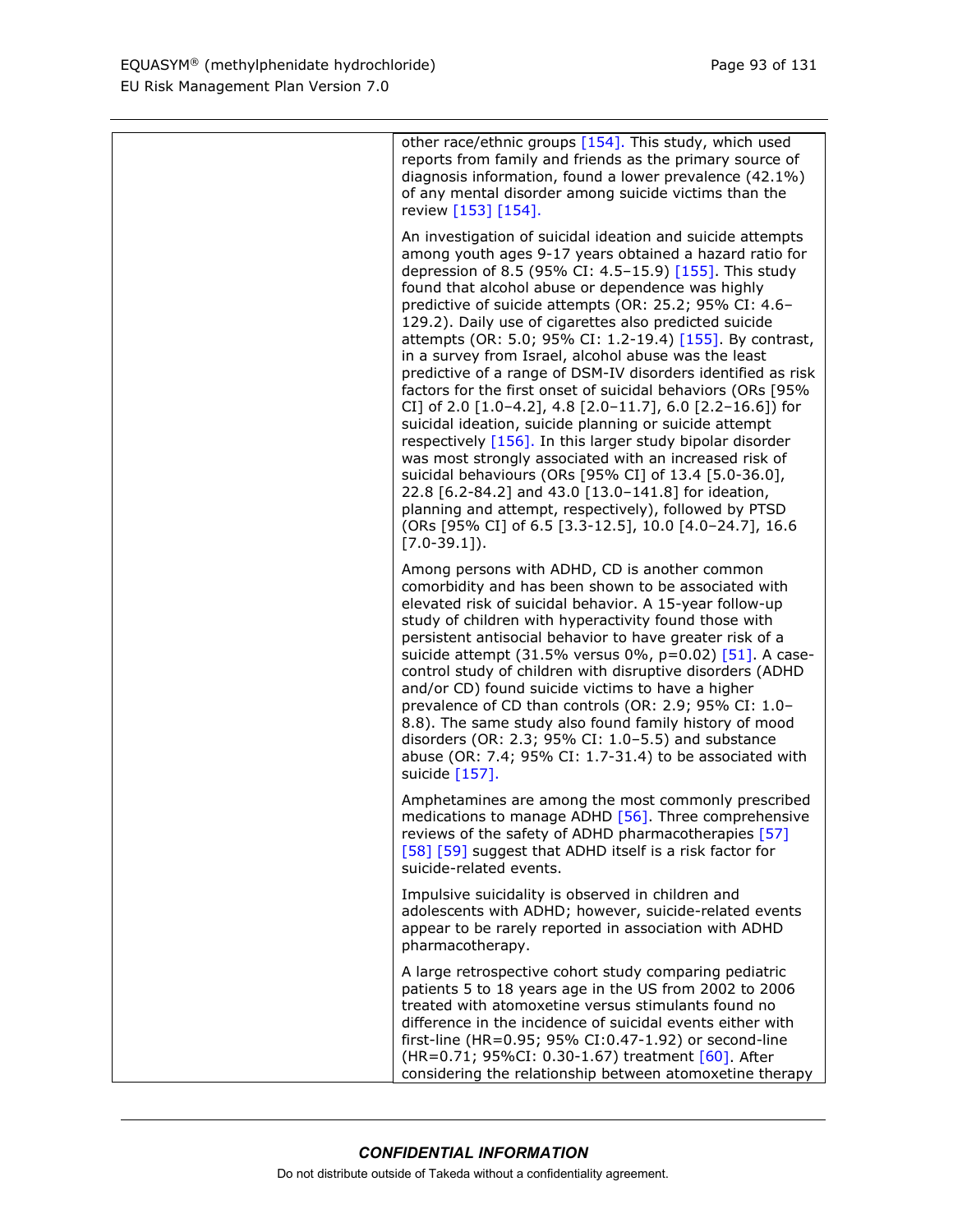|                                            | and suicidality, Graham and colleagues (2011) found little<br>or no compelling evidence to suggest that the observed<br>rate of suicide-related events in children treated with<br>ADHD drugs was greater than the expected (background)<br>rate in the general population; an expert opinion<br>reaffirmed by van de Loo-Neus and colleagues [59].<br>However, as Graham and colleagues [58] prudently point<br>out, patients treated with ADHD drugs should be observed<br>for the emergence of suicide-related events.                                                                                                                                                                                                                                             |
|--------------------------------------------|-----------------------------------------------------------------------------------------------------------------------------------------------------------------------------------------------------------------------------------------------------------------------------------------------------------------------------------------------------------------------------------------------------------------------------------------------------------------------------------------------------------------------------------------------------------------------------------------------------------------------------------------------------------------------------------------------------------------------------------------------------------------------|
|                                            | In a register based longitudinal study in Sweden using<br>within patient design, Chen et al. [61] found that<br>treatment with ADHD drugs seemed to be associated with<br>an increased rate of suicide-related events at the<br>population level. However, these associations were not<br>evident in within patient comparisons. Among those<br>treated with stimulants for ADHD, a reduced rate of<br>suicide-related events (suicide attempt and completed<br>suicide) was seen during treatment periods as compared<br>to non-treatment period. The hazard ratio was 0.81, (95%<br>CI=0.70 to 0.94). Taken together, it suggests that ADHD<br>is associated with a higher risk of suicide-related events,<br>but treatment with stimulants reduced such risk [61]. |
|                                            | A self-controlled case-series study conducted with<br>individuals 6 to 25 years of age in Hong Kong from 2001<br>to 2015 found no difference in the risk of suicide attempt<br>when the risk during the first 90 days of treatment was<br>compared with the 90 days preceding first treatment<br>(IRR=0.78; 95%CI: 0.26-2.35) [158].                                                                                                                                                                                                                                                                                                                                                                                                                                  |
| Risk minimisation measures                 | <b>Routine risk minimisation measures:</b>                                                                                                                                                                                                                                                                                                                                                                                                                                                                                                                                                                                                                                                                                                                            |
|                                            | Sections 4.3, 4.4, and 4.8 of the SmPC.                                                                                                                                                                                                                                                                                                                                                                                                                                                                                                                                                                                                                                                                                                                               |
|                                            | Section 4 of the PIL                                                                                                                                                                                                                                                                                                                                                                                                                                                                                                                                                                                                                                                                                                                                                  |
|                                            | Prescription only medicine                                                                                                                                                                                                                                                                                                                                                                                                                                                                                                                                                                                                                                                                                                                                            |
|                                            | <b>Additional risk minimisation measures:</b>                                                                                                                                                                                                                                                                                                                                                                                                                                                                                                                                                                                                                                                                                                                         |
|                                            | Physician's guide to prescribing                                                                                                                                                                                                                                                                                                                                                                                                                                                                                                                                                                                                                                                                                                                                      |
| Additional pharmacovigilance<br>activities | None                                                                                                                                                                                                                                                                                                                                                                                                                                                                                                                                                                                                                                                                                                                                                                  |

| <b>Important Potential Risk: Sexual Maturation Delayed</b> |                                                                                                                                                                                                                               |
|------------------------------------------------------------|-------------------------------------------------------------------------------------------------------------------------------------------------------------------------------------------------------------------------------|
| Evidence for linking the risk to the<br>medicine           | Sexual maturation delayed is listed as a potential risk of<br>MPH treatment in accordance with the CHMP request<br>(03 Dec 2008).                                                                                             |
| Risk factors and risk groups                               | Various disorders, such as diabetes mellitus, inflammatory<br>bowel disease, kidney disease, cystic fibrosis, and<br>anaemia, can delay or prevent sexual development.<br>Development may be delayed in adolescents receiving |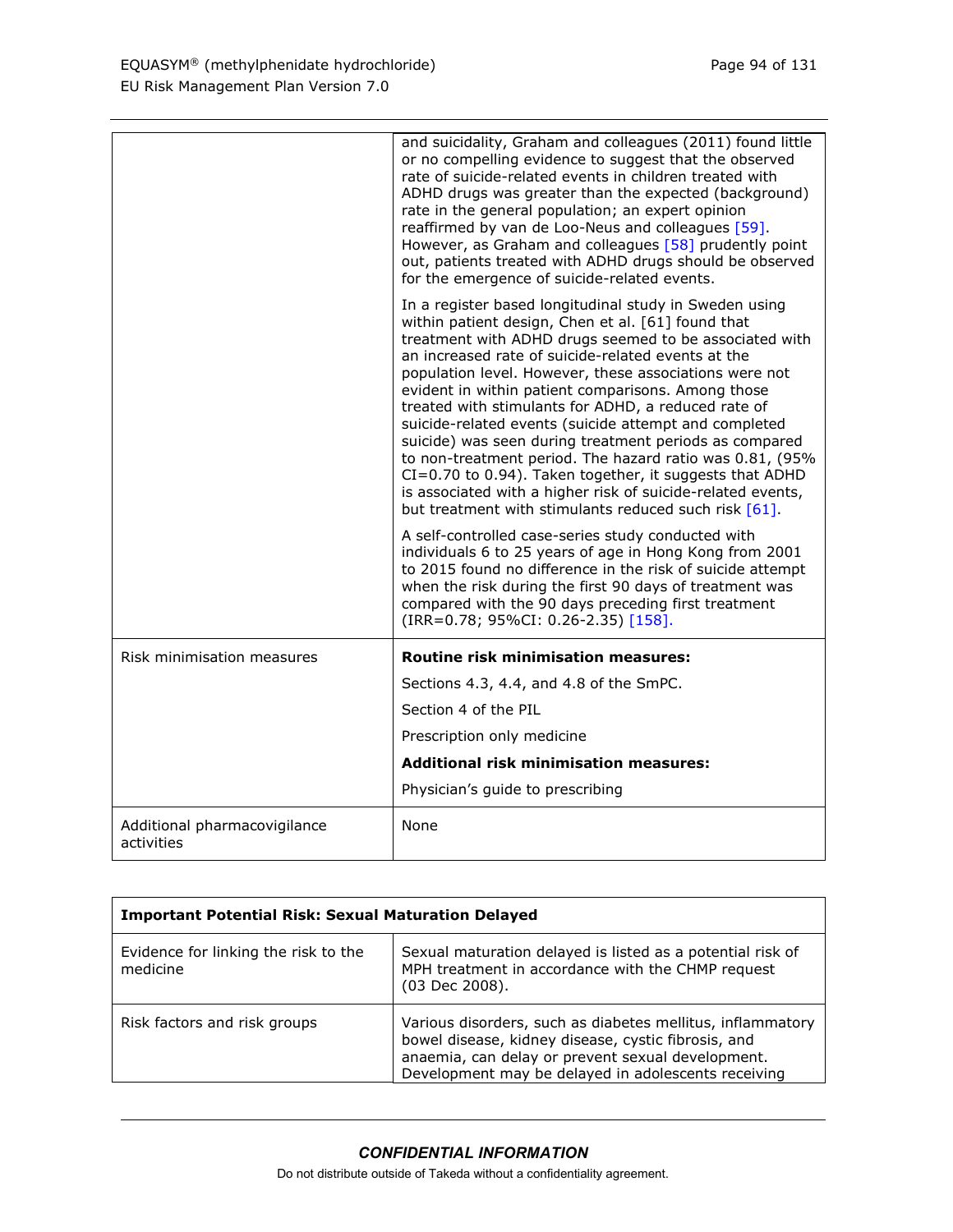|                                            | radiation therapy or cancer chemotherapy. Adolescents,<br>particularly girls, who lose body weight because of<br>excessive exercise and/or dieting, may have delayed<br>sexual maturation, including an absence of menstruation<br>$[161]$ .                                                                                                                                                                                                                                                                                                                                                                                                                                                                                                                                                                                                                                                                                                                                                                                                                                                                                                                                                                               |
|--------------------------------------------|----------------------------------------------------------------------------------------------------------------------------------------------------------------------------------------------------------------------------------------------------------------------------------------------------------------------------------------------------------------------------------------------------------------------------------------------------------------------------------------------------------------------------------------------------------------------------------------------------------------------------------------------------------------------------------------------------------------------------------------------------------------------------------------------------------------------------------------------------------------------------------------------------------------------------------------------------------------------------------------------------------------------------------------------------------------------------------------------------------------------------------------------------------------------------------------------------------------------------|
|                                            | Hauspie et al. [162] demonstrated that the onset of<br>pubertal growth spurt in young males with asthma was<br>delayed on average by about 0.75 years and the<br>development of pubic hair by about 2 years [163]. A<br>chronic delay in growth and puberty occurs in asthmatic<br>boys with a prevalence of more than $30\%$ [127]. In<br>children with Type 1 diabetes, retardation in physical<br>growth and pubertal development is positively correlated<br>with the duration of diabetes before the onset of puberty,<br>glycated haemoglobin and is associated with the<br>conventional insulin therapy [128]. Selevan et al. [164],<br>analyzed the relations between blood lead concentration<br>and pubertal development using the data from the third<br>National Health and Nutrition Examination Survey and<br>found blood lead concentrations of 3 µg/dL were<br>associated with significant delays in breast and pubic hair<br>development in African-American and Mexican-American<br>girls. The delays were most marked among African-<br>American girls. In white girls, there were nonsignificant<br>delays in all pubertal measures in association with a lead<br>concentration of $3 \mu g/dL$ [164]. |
| Risk minimisation measures                 | <b>Routine risk minimisation measures:</b>                                                                                                                                                                                                                                                                                                                                                                                                                                                                                                                                                                                                                                                                                                                                                                                                                                                                                                                                                                                                                                                                                                                                                                                 |
|                                            | <b>None</b>                                                                                                                                                                                                                                                                                                                                                                                                                                                                                                                                                                                                                                                                                                                                                                                                                                                                                                                                                                                                                                                                                                                                                                                                                |
|                                            | <b>Additional risk minimisation measures:</b>                                                                                                                                                                                                                                                                                                                                                                                                                                                                                                                                                                                                                                                                                                                                                                                                                                                                                                                                                                                                                                                                                                                                                                              |
|                                            | None                                                                                                                                                                                                                                                                                                                                                                                                                                                                                                                                                                                                                                                                                                                                                                                                                                                                                                                                                                                                                                                                                                                                                                                                                       |
| Additional pharmacovigilance<br>activities | Attention-Deficit Hyperactivity Drugs Use Chronic Effects<br>(ADDUCE) studies.                                                                                                                                                                                                                                                                                                                                                                                                                                                                                                                                                                                                                                                                                                                                                                                                                                                                                                                                                                                                                                                                                                                                             |

| <b>Missing Information: Long-term effects</b> |                                                                                |
|-----------------------------------------------|--------------------------------------------------------------------------------|
| Risk minimisation measures                    | <b>Routine risk minimisation measures:</b>                                     |
|                                               | Sections 4.2, and 4.4 of the SmPC.                                             |
|                                               | Section 3 of the PIL                                                           |
|                                               | <b>Additional risk minimisation measures:</b>                                  |
|                                               | None                                                                           |
| Additional pharmacovigilance<br>activities    | Attention-Deficit Hyperactivity Drugs Use Chronic Effects<br>(ADDUCE) studies. |